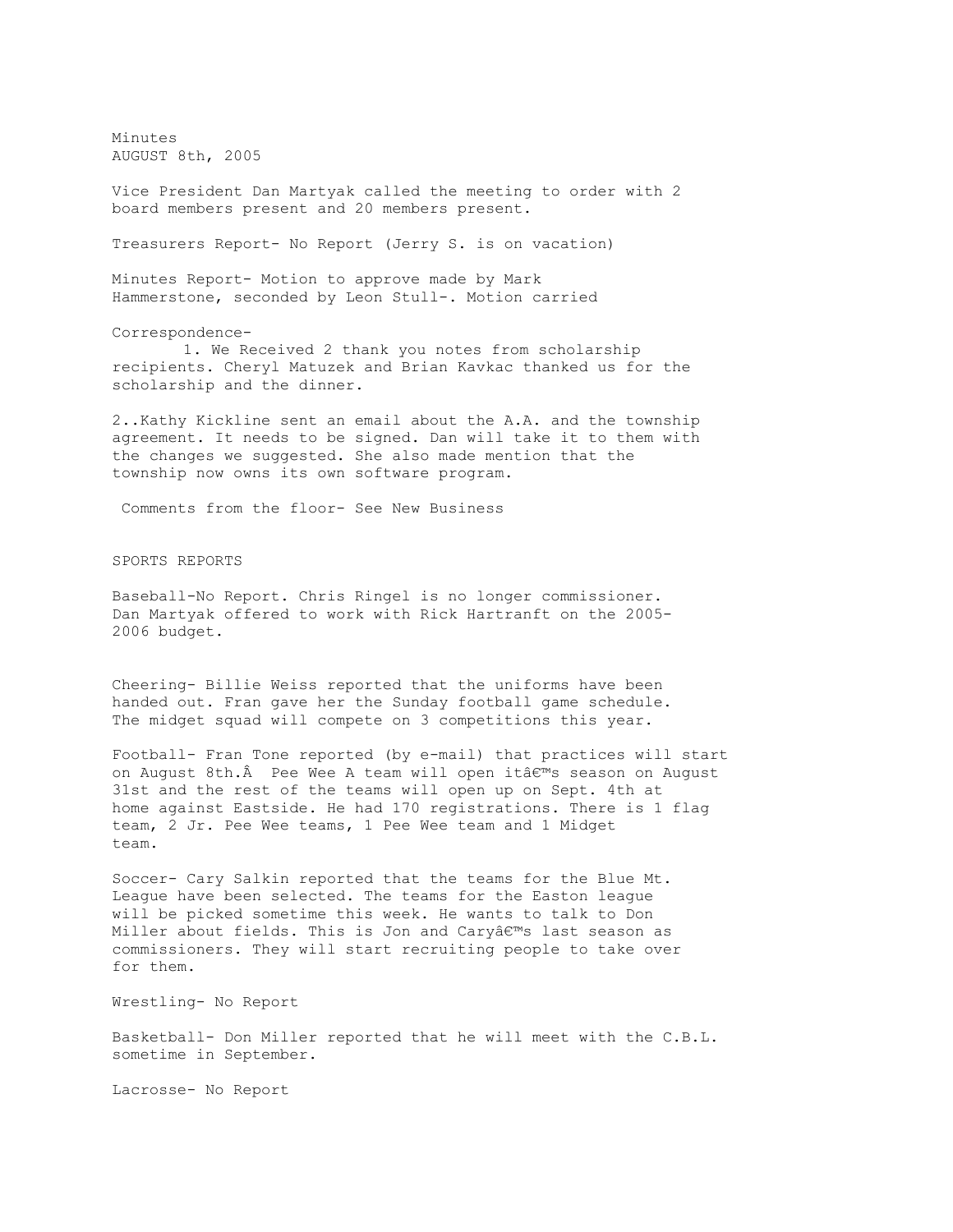Softball- Leon Stull reported that 8 out of 11 teams made the playoffs. Overall, it was a good season. COMMITTEE REPORTS Dance- Wayne Hultgren reported the 2005-2006 dance schedule. It is Sept.- Cheering Oct.- Football Nov.-Soccer Jan.- Lacrosse Feb.- Basketball Mar-.Softball Apr.-Baseball Wayne notified the D.J. about the Fri. night only dances .He will notify the police dept. This change will go on the flyers that are being sent to the schools. It will also be posted on the web site and he will place an add in the Express Times. Â Wayne does not agree with the no I.D. , no admittance rule that the township wants to enforce. He would like to have a sign in sheet for those who forget their I.D. He would like to try this for the 1st two dances and see how it goes. The I.D. required will appear on all flyers that are being sent out. Snack Bar-Wayne Hultgren reported that he received complaints about not running the snack bar for playoff games. He was not notified about them. Next season, include playoffs (for baseball and softball) in the schedule. Have volunteers lined up if you need them. Wayne made a motion to purchase another hot chocolate machine. Then we will have one in each snack bar. The cost is about \$1,200 . Rick Hartranft and Nancy Bonafonti seconded it. Motion carried. The snack bars are ready for Football season. Registrations- Phyllis Naiden reported that she needs to know what to put on the flyers for winter sports. Suggestions are: 1. Winter sports (wrestling and basketball) sign ups will run from Oct. 1st thru Oct. 20th. They will be taken at the front desk during the community center hours. Payment will be collected from the childs coach or the equipment manager at a later date.( Phyllis and Jerry will have to set the amount when they put the childs name in the system). 2. People must show a proof of residency. 3. Out of town residents signing up must take an out of town sign up sheet and attend a rec board meeting to obtain permission to play in the township program. Phyllis will make up a flyer for the schools. She will get permission from administration to distribute them. She will ask Krishna King for help in getting volunteers for this.

Scholarship- Colleen Ziegenhorn reported that the dinner went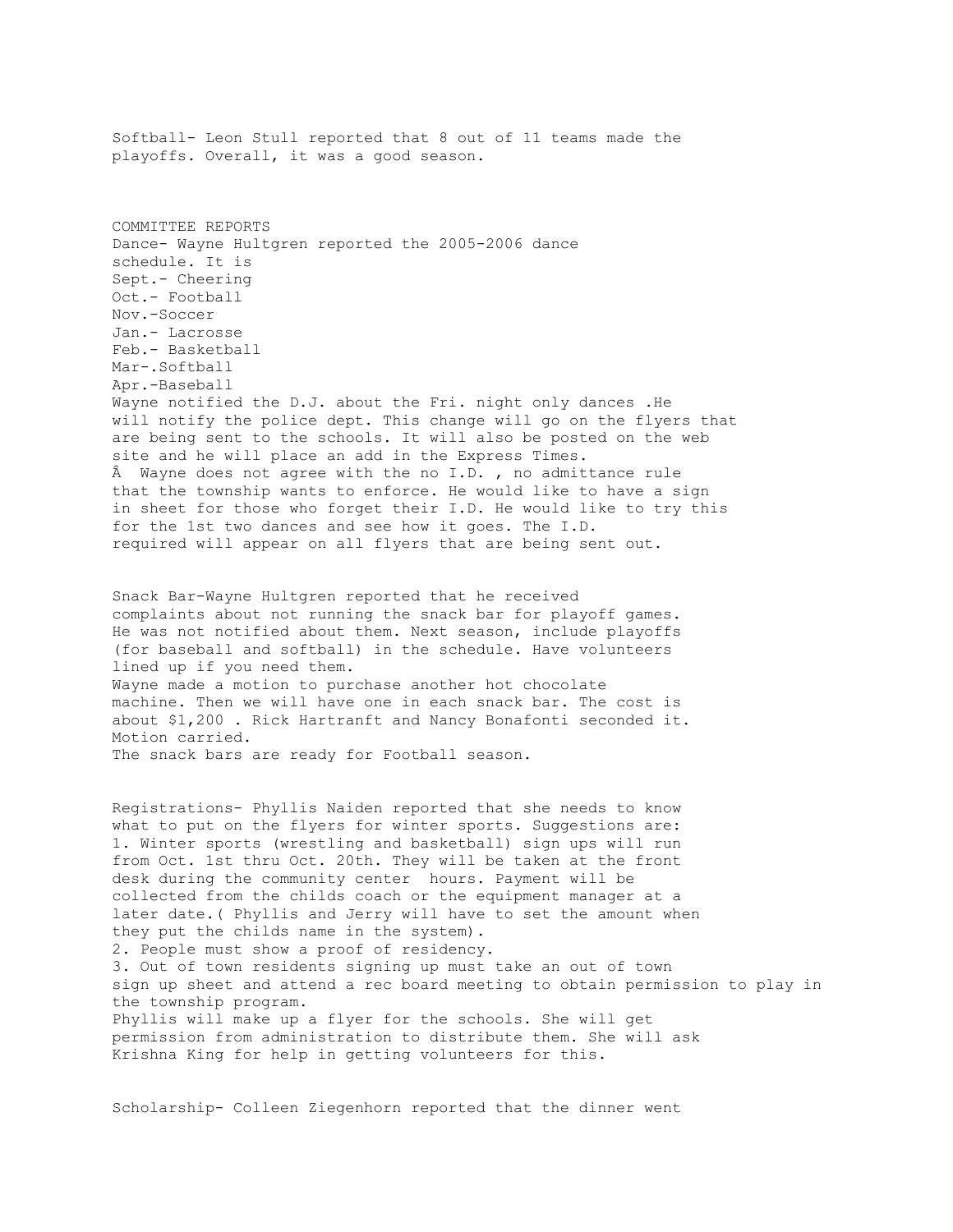very well. All of the recipients and their parents attended. 6 of the 7 committee members attended as well as 3 commissioners. Background Checks- Billie Weiss requested forms for her new coaches. Shell check to see if they are on the web site. Rec Board- Sports budgets are due this month. Colleen will send another reminder to commissioners. Old Business: 1. Cary removed the soccer goals off the soccer fields which seemed to help the problem of people ruining the fields. New Business 1. Many Forks Twp. Parents were in attendance to file a formal complaint about the 9 and 10 yr. Old tournament baseball team. Palmer children were playing on the Forks tournament team. Bob Schaming is taking the blame for this. He claimed that he did not have enough players. He did this without getting permission or calling any of the already rostered Forks players. This is not allowed. The board will meet with Bob to discuss this matter. Â Â Wayne suggested a committee be formed to make rules up about the tournament teams so that this does not happen again.The following people volunteered for this committee: Wayne Hultgren, Nancy Bonafonti, Colleen Ziegenhorn, Bill Kweicinski ,and John Weiller. They will meet before the next A.A. meeting. 2. Another formal complaint was made about coach Don Gaughan. Parents were upset with the way he handled his team and his temper. There was a lightning storm and he did not pull his team off the field. A parent approached him about something he said to his son. After the talk, his son only played 2 innings a game for the rest of the season. The board will meet with Don to discuss these matters. 3. Rick Hartranft is having a problem collecting uniforms. He

will notify coaches and put a list on the community center door. The township software could possibly put a flag on a signup if a uniform is not returned. He needs phone numbers of all the children receiving uniforms. Â He asked about the off season sports (fall baseball and spring

soccer).. In the past, the A.A. has allowed them to use the equipment and uniforms. Rick would like to come up with some rules for this.

4. Nancy Bonafonti asked about the change in the baseball programs cutoff date. Currently, the date is August 1st. Little League has changed it to May 1st. If the league that Forks is in does not change to May 1st, we could be at a disadvantage when playing in tournaments. This will be a commissioner and league decision.